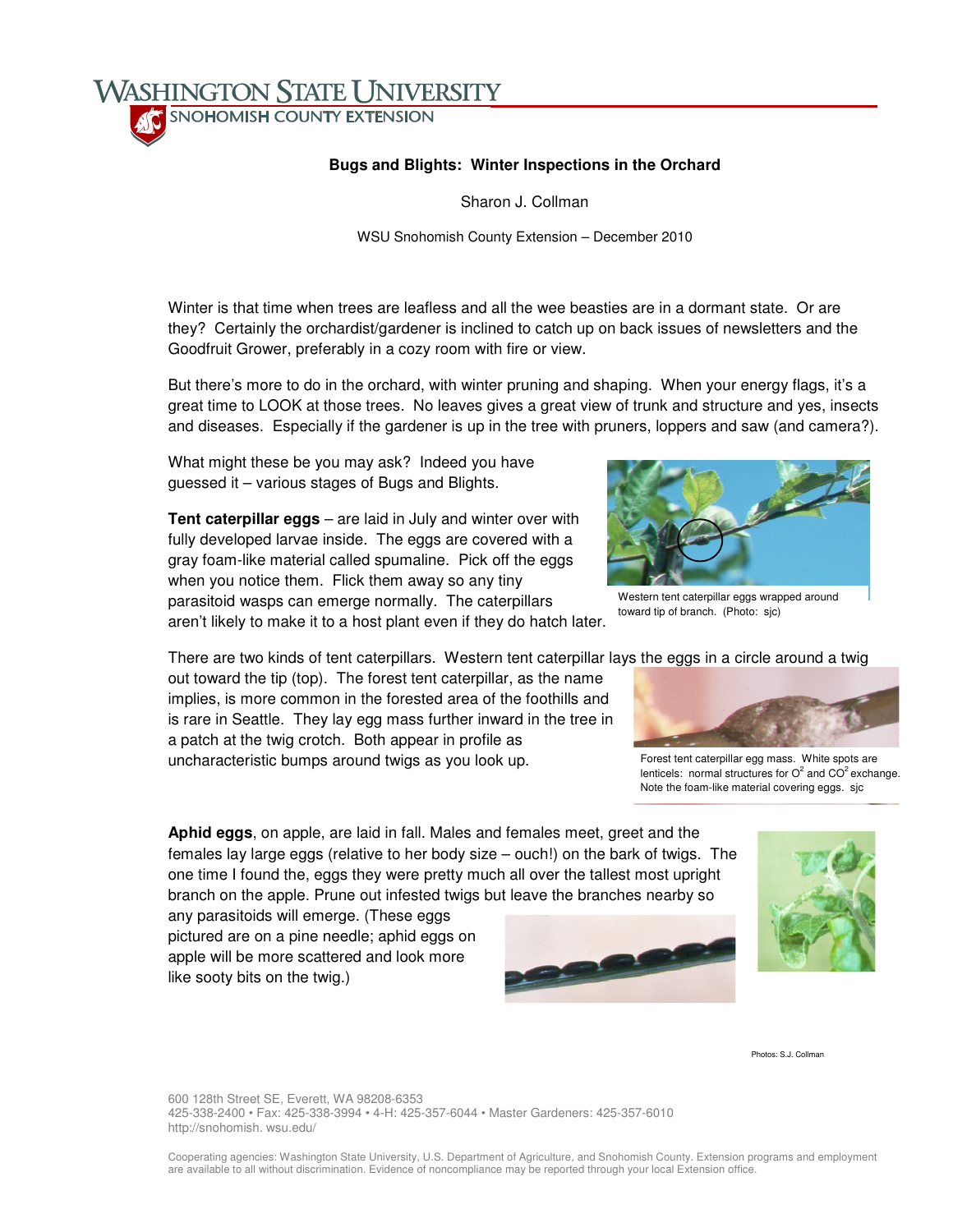**Lecanium** scale is the larger rounded bumps on twigs. I've seen branches encrusted with females,





and dripping excess liquids, in the spring. The overwintering crawler stage looks a bit like a rounded spot of gelatin on the twigs.

Left: clear, scale crawler in winter;

Right: crawlers are beginning to expand; slim white scales are males. They will split the scale

## http://jenny.tfrec.wsu.edu/opm/displaySpecies.php?pn=510



J. Collman

**Oystershell scales –** do indeed look like mini-oysters piled up on each other just like oysters at the beach. The scale covering protects the eggs, and also protects any mites and parasitoid wasps, beneath the "shell" through the winter months. Dormant oils or lime sulfur are not likely to be effective on these. Crawlers hatch in late June in Seattle (despite the books and journals that report that they hatch from March through early June). When this insect first appeared in orchards in the early 1900s, there was considerable research conducted on the life cycle and control of this insect. It was found that lime sulfur did not penetrate or creep under the scale cover, thus eggs were not affected.

This scale builds up rapidly on stressed trees. The crawlers emerge in late June and settle within hours as soon as they find a good spot to tap into. They loose their legs and cannot move again. While there are over 400 known hosts, apple, ash, cottonwood and willow are particularly affected. http://jenny.tfrec.wsu.edu/opm/displaySpecies.php?pn=500

**San Jose scale –** are not common, if they occur at all, on the west side of the Cascades. I've not seen them in the Seattle area and would welcome any observations the membership may have. With scion material, stools and plants moving about the state, there is reason to believe they could arrive and survive here. The scale also has a wide host range that includes other tree fruits and ornamental plants. The scales are shaped like lopsided volcanoes and may be found on bark, branches, twigs, flowers and fruit. A red spot develops around the scale when it is feeding on fruit. Scales may become so numerous that they encrust, and may cause death of, twigs and branches. There is an excellent fact sheet at the WSU Tree Fruit Research and Extension Center website:

600 128th Street SE, Everett, WA 98208-6353 425-338-2400 • Fax: 425-338-3994 • 4-H: 425-357-6044 • Master Gardeners: 425-357-6010 http://snohomish. wsu.edu/

Cooperating agencies: Washington State University, U.S. Department of Agriculture, and Snohomish County. Extension programs and employment are available to all without discrimination. Evidence of noncompliance may be reported through your local Extension office.